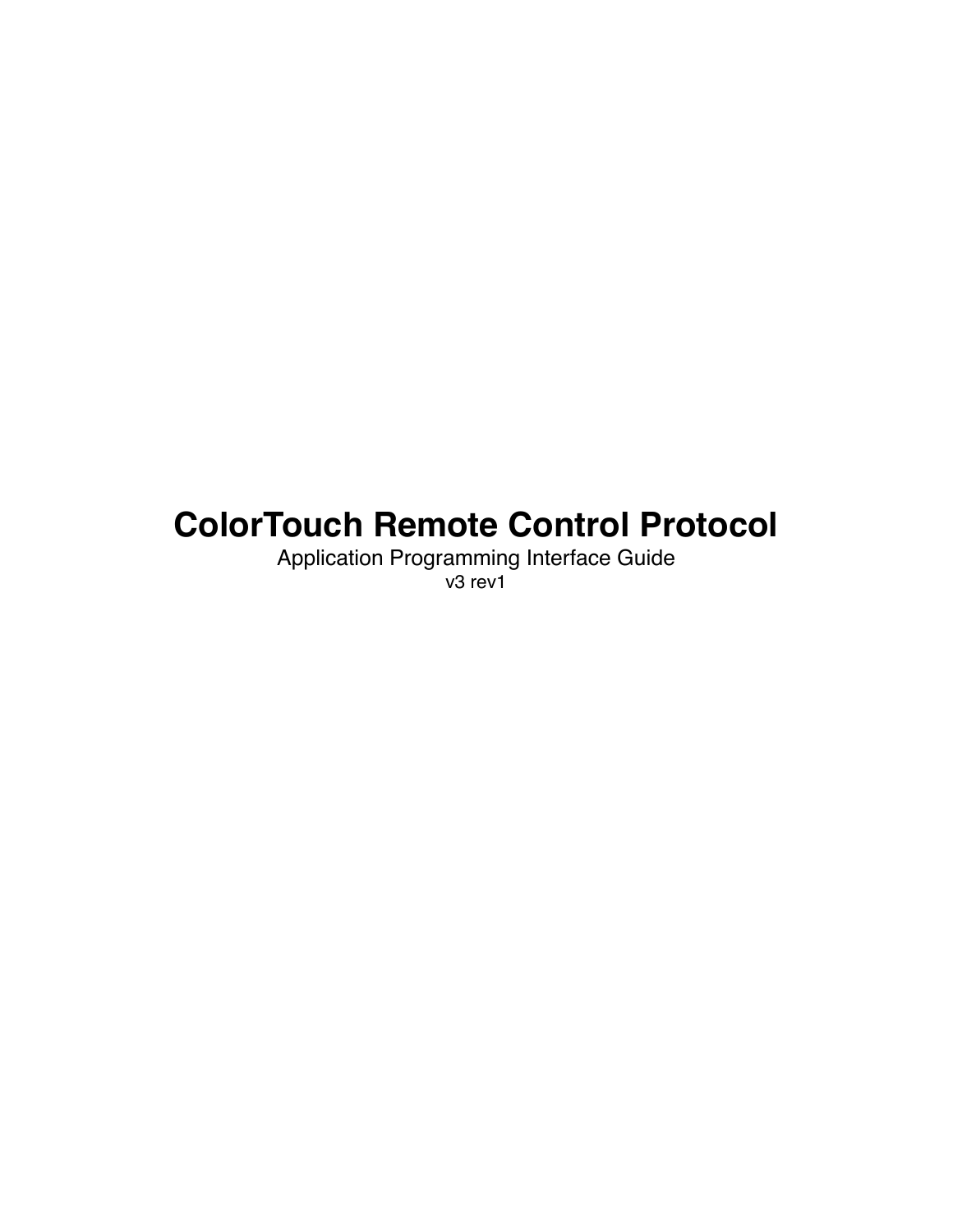## **Table of Contents**

|                            | 1. Overview                                 | 3              |
|----------------------------|---------------------------------------------|----------------|
|                            | 2. Simple Service Discovery Protocol (SSDP) |                |
| 3. Remote Control Services |                                             |                |
|                            | 3.1 Root                                    | $\overline{4}$ |
|                            | 3.2 Query                                   | 4              |
|                            | 3.1.1 Query / Info                          | $\overline{4}$ |
|                            | 3.1.2 Query / Sensors                       | 6              |
|                            | 3.1.3 Query / Runtimes                      | 6              |
|                            | 3.1.4 Query / Alerts                        | $\overline{7}$ |
|                            | 3.2 Control                                 | $\overline{7}$ |
|                            | 3.3 Settings                                | 7              |
|                            | 3.4 Error Handling                          | 8              |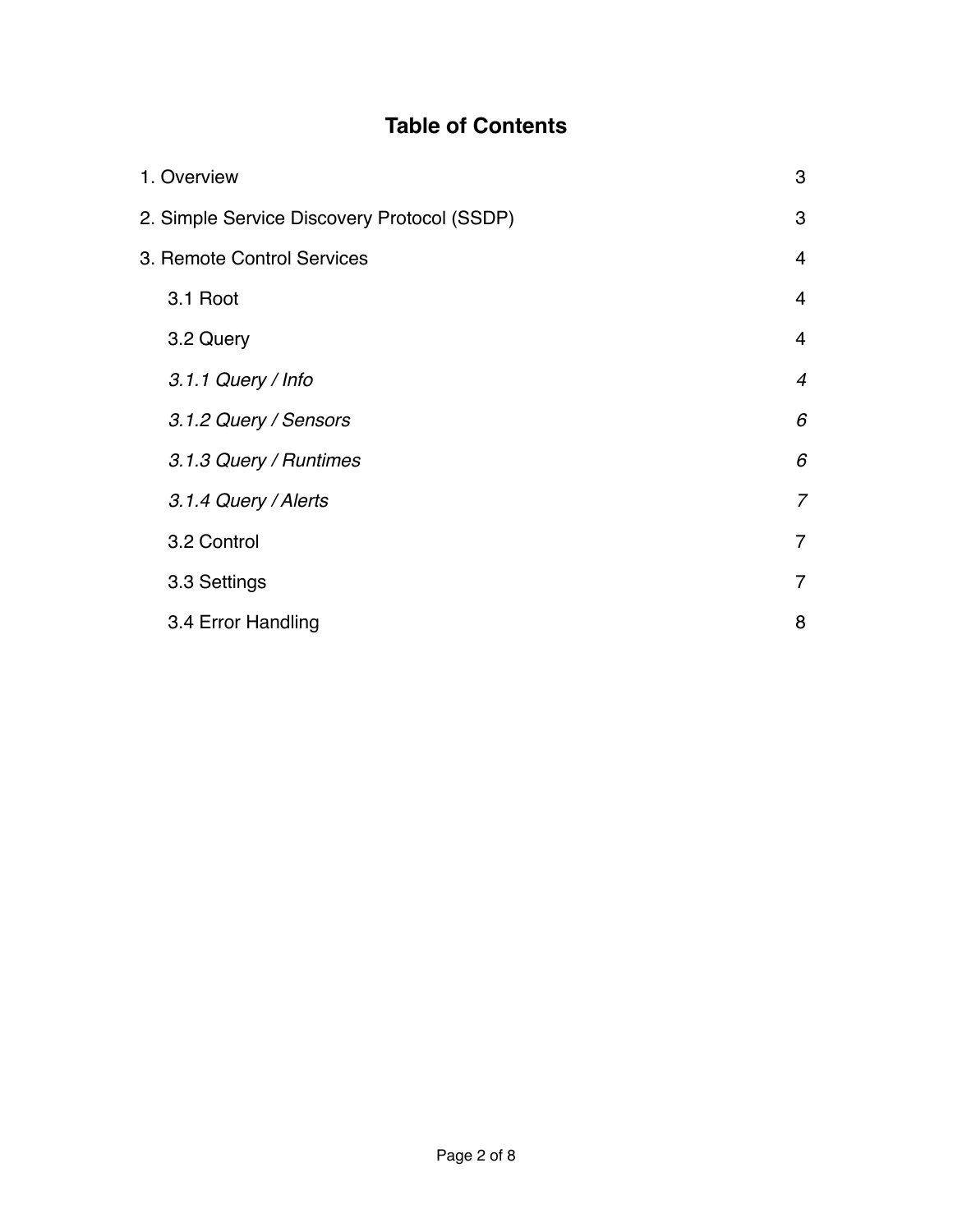### **1. Overview**

The Remote Control Protocol enables Skyport WiFi Key equipped ColorTouch thermostats to be controlled via the local network. ColorTouch thermostats available on the local network are discoverable via Simple Service Discovery Protocol (SSDP). The Remote Control Protocol is served by a simple RESTful web service and can be accessed by a wide range of clients written in different programming languages.

ColorTouch thermostats do not allow remote control commands by default. You must go into "Menu" - "Accessories" screen and turn ON "Local API" after connecting to the wireless network.

## **2. Simple Service Discovery Protocol (SSDP)**

The Simple Service Discovery Protocol (SSDP) is a network protocol based on the Internet Protocol Suite for advertisement and discovery of network services and presence information. It accomplishes this without assistance of server-based configuration mechanisms, such as the Dynamic Host Configuration Protocol (DHCP) or the Domain Name System (DNS), and without special static configuration of a network host. SSDP is the basis of the discovery protocol of Universal Plug and Play and is intended for use in residential or small office environments.

SSDP is a text-based protocol based on HTTPU. It uses the User Datagram Protocol (UDP) as the underlying transport protocol. Services are announced by the hosting system with multicast addressing to a specifically designated IP multicast address 239.255.255.250 at UDP port number 1900.

In order to discover the ColorTouch thermostats on your local network, your program can send the following M-SEARCH message using the HTTP protocol to the SSDP multicast address and port.

M-SEARCH \* HTTP/1.1 Host: 239.255.255.250:1900 Man: ssdp:discover ST: colortouch:ecp

ColorTouch thermostats will respond with the following message when they receive a valid M-SEARCH message.

HTTP/1.1 200 OK Cache-Control: max-age=300 ST: colortouch:ecp Location: http://192.168.1.100:8080/ USN: ecp:00:23:a7:3a:b2:72:name:Living%20Room

Location header is the URL for the ColorTouch Remote Control Service. The thermostat name is contained in the USN header. If you have multiple ColorTouch thermostats on your network, your program will receive multiple packets with different locations and names.

At a regular interval ColorTouch thermostats broadcast their services by sending a NOTIFY message similar to the response message above to the multicast address and port. NOTIFY messages replace the ST header with NT. If your program has not received a new NOTIFY message before the Cache-Control expires, ColorTouch thermostat is no longer available on the network.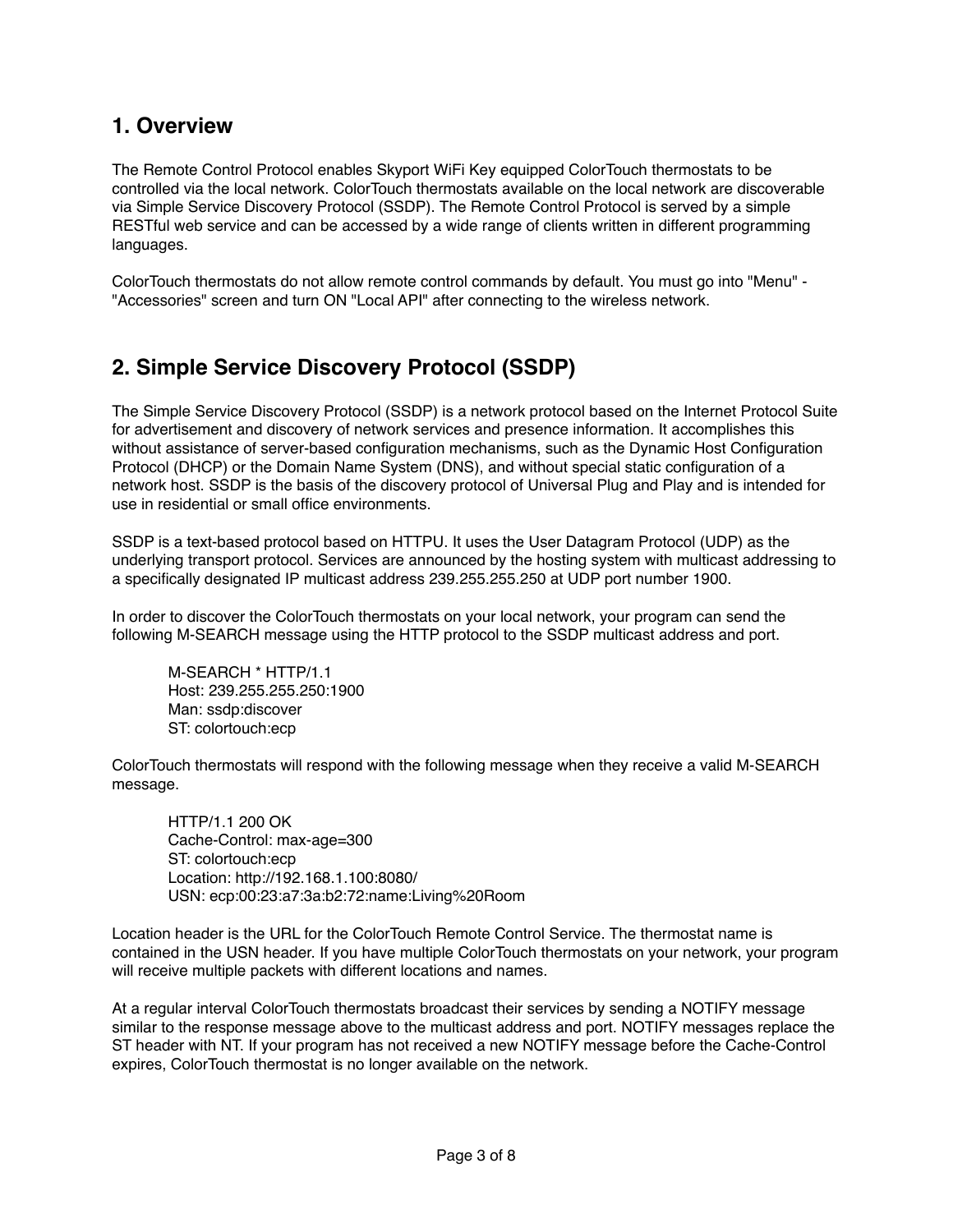## **3. Remote Control Services**

The Remote Control Service is a simple RESTful service available at a HTTP location and port advertised by the SSDP protocol. Communication body structure is standardized on JavaScript Object Notation (JSON).

#### **3.1 Root**

This request returns the current API version and the type of ColorTouch thermostat. This command is accessed via an HTTP GET.

```
Request: 
GET / HTTP/1.1
Response:
HTTP/1.1 200 OK
Content-Type: application/json
Content-Length: 196
{
       "api_ver": 3! ! // API version
                             // Thermostat type: residential or commercial
}
```
#### **3.2 Query**

#### **3.1.1 Query / Info**

This request returns a list of settings needed to render the home screen of ColorTouch thermostat. This command is accessed via an HTTP GET.

```
Request: 
GET /query/info HTTP/1.1
```

| Response:<br>HTTP/1.1 200 OK<br>Content-Type: application/json<br>Content-Length: 196<br>{ |                                 |
|--------------------------------------------------------------------------------------------|---------------------------------|
| "name":"Thermostat"                                                                        | // Thermostat name              |
| "mode": 0.                                                                                 | // Current thermostat mode      |
|                                                                                            | $^{\prime\prime}$<br>$0:$ off   |
|                                                                                            | $^{\prime\prime}$<br>$1:$ heat  |
|                                                                                            | $^{\prime\prime}$<br>$2:$ cool  |
|                                                                                            | $^{\prime\prime}$<br>$3:$ auto  |
| "state": 0.                                                                                | // Current thermostat state     |
|                                                                                            | $0:$ idle<br>$^{\prime\prime}$  |
|                                                                                            | $^{\prime\prime}$<br>1: heating |
|                                                                                            | $^{\prime\prime}$<br>2: cooling |
|                                                                                            | 3: lockout<br>$^{\prime\prime}$ |
|                                                                                            | 11<br>4: error                  |
| "fan": 0.                                                                                  | // Current fan setting          |
|                                                                                            | //<br>0: auto                   |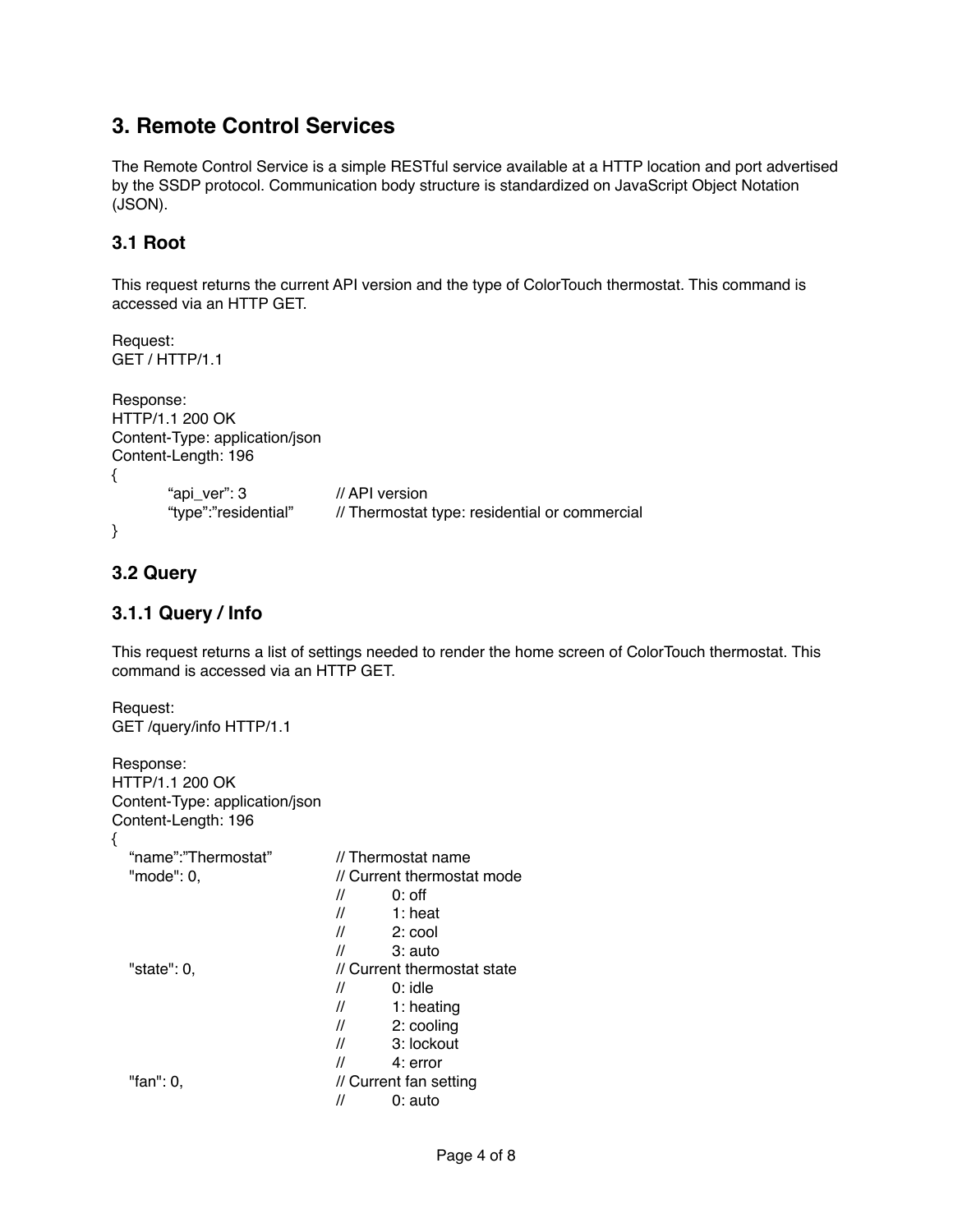|                       | $1:$ on<br>$^{\prime\prime}$                                    |
|-----------------------|-----------------------------------------------------------------|
| "fanstate": 0,        | // Current fan state                                            |
|                       | $0:$ off<br>$^{\prime\prime}$                                   |
|                       | $1:$ on<br>$^{\prime\prime}$                                    |
| "tempunits": 0,       | // Current temperature units                                    |
|                       | 0: fahrenheit<br>$^{\prime\prime}$                              |
|                       | $1:$ celsius<br>$^{\prime\prime}$                               |
| "schedule": 0,        | // Current schedule state                                       |
|                       | $0:$ off<br>$^{\prime\prime}$                                   |
|                       | $^{\prime\prime}$<br>$1:$ on                                    |
| "schedulepart": 0,    | // Current schedule part                                        |
|                       | 0: occupied1 or morning<br>$^{\prime\prime}$                    |
|                       | 1: occupied2 or day<br>$^{\prime\prime}$                        |
|                       | 2: occupied3 or evening<br>$^{\prime\prime}$                    |
|                       | 3: unoccupied or night<br>$^{\prime\prime}$                     |
|                       | 255: inactive<br>$^{\prime\prime}$                              |
| "away": 0,            | // Current away state (residential only)                        |
|                       | $0:$ home<br>$^{\prime\prime}$                                  |
|                       | $^{\prime\prime}$<br>$1:$ away                                  |
| "holiday": 0,         | // Current holiday state (commercial only)                      |
|                       | 0: not observing holiday<br>$^{\prime\prime}$                   |
|                       | 1: observing holiday<br>$^{\prime\prime}$                       |
| "override": 0,        | // Current override state (commercial only)                     |
|                       | $0:$ off<br>$^{\prime\prime}$                                   |
|                       | $^{\prime\prime}$<br>$1:$ on                                    |
| "overridetime": 0,    | // Time left in override (commercial only)                      |
|                       | 0 to 240 minutes<br>$^{\prime\prime}$                           |
| "forceunocc": 0,      | // Current forceunocc state (commercial only)                   |
|                       | $0:$ off<br>$\prime\prime$                                      |
|                       | $1:$ on<br>$\prime\prime$                                       |
| "spacetemp": 73.0,    | // Current space temperature                                    |
| "heattemp": 70.0,     | // Current heat to temperature                                  |
| "cooltemp": 75.0,     | // Current cool to temperature                                  |
| "cooltempmin": 65.0,  | // Minimum cool to temperature                                  |
| "cooltempmax": 99.0,  | // Maximum cool to temperature                                  |
| "heattempmin": 35.0,  | // Minimum heat to temperature                                  |
| "heattempmax": 80.0,  | // Maximum heat to temperature                                  |
| "setpointdelta": 2.0, | // Minimum temperature difference of heat and cool temperatures |
| "hum": 10,            | // Current humidity, if available                               |
| "availablemodes": 0   | // Available thermostat modes                                   |
|                       | 0: all modes<br>$^{\prime\prime}$                               |
|                       | $^{\prime\prime}$<br>1: heat only                               |
|                       | 2: cool only<br>$^{\prime\prime}$                               |
|                       | 3: heat/cool only<br>$^{\prime\prime}$                          |

}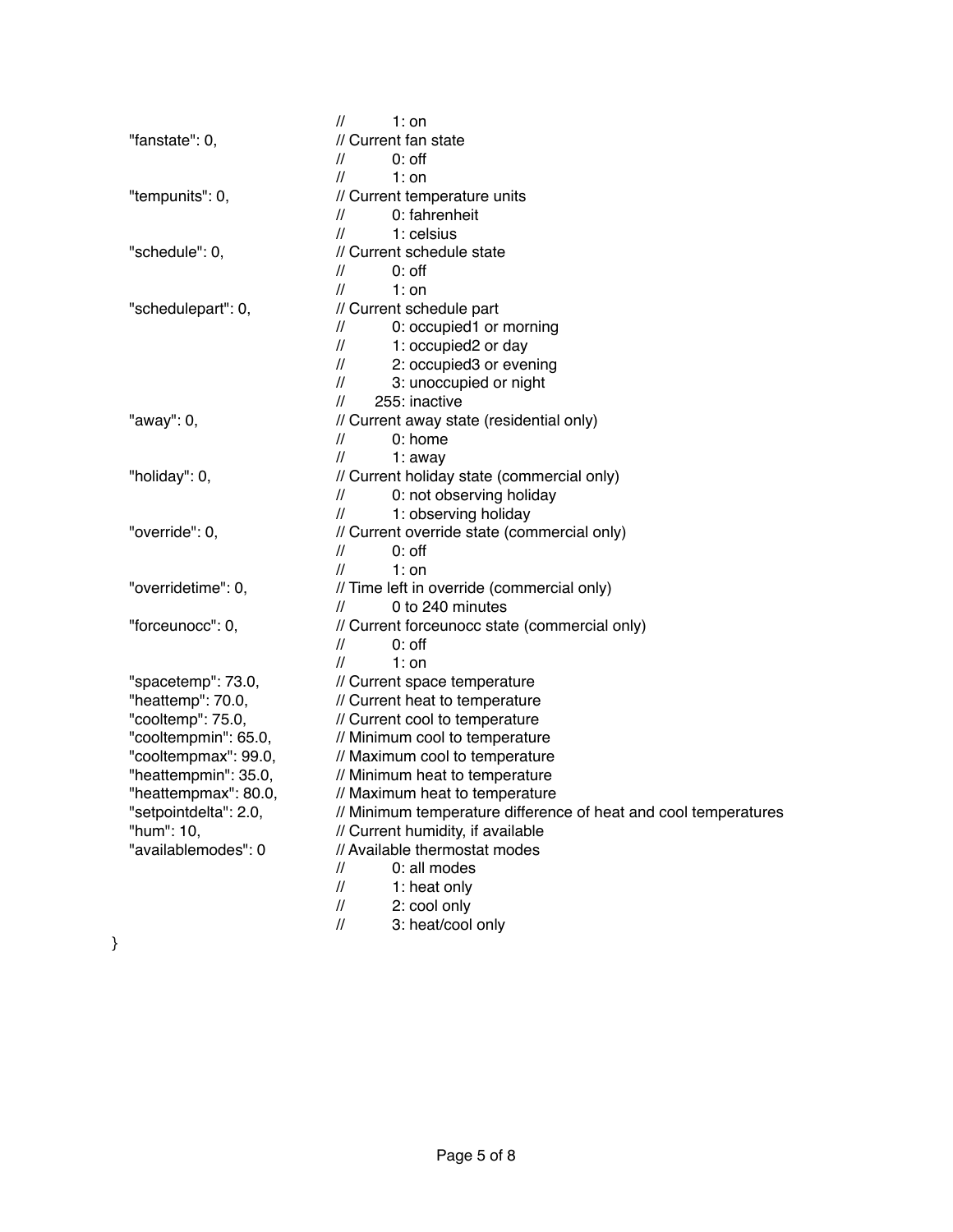#### **3.1.2 Query / Sensors**

This request returns a list of all the sensors available to the ColorTouch thermostat .This command is accessed via an HTTP GET.

```
Request: 
GET /query/sensors HTTP/1.1
Response:
HTTP/1.1 200 OK
Content-Type: application/json
Content-Length: 59
{
  "sensors": [ \sqrt{2} // List of sensors
      {
       "name": "Living Room", 
"lemp": 75.0,
"
lemp": 75.0,
<br>
"
lemp": 75.0,
<br>
l' Sensor tempe
                                          // Sensor temperature
        "hum": 35! ! ! // If available, sensor humidity
      }
   ]
}
```
#### **3.1.3 Query / Runtimes**

This request returns the runtime data reports of the ColorTouch thermostat. This command is accessed via an HTTP GET.

```
Request: 
GET /query/runtimes HTTP/1.1
Response:
HTTP/1.1 200 OK
Content-Type: application/json
Content-Length: 56
{
  "runtimes": [ \frac{1}{2} | \frac{1}{2} | \frac{1}{2} | \frac{1}{2} | List of runtime data
      {
       "ts": "1359403740", " // Timestamp<br>"heat1": 5, // Stage 1 He
       "heat1": 5, \frac{1}{1} // Stage 1 Heat runtime in minutes<br>"heat2": 5, \frac{1}{1} // Stage 2 Heat runtime in minutes
        "heat2": 5,! ! ! // Stage 2 Heat runtime in minutes
                                         // Stage 1 Cool runtime in minutes
        "cool2": 4! ! ! // Stage 2 Cool runtime in minutes
        "aux1": 4! ! ! // Stage 1 Auxiliary runtime in minutes
        "aux2": 4! ! ! // Stage 2 Auxiliary runtime in minutes
        "fc": 4! ! ! ! // Free Cooling runtime in minutes (residential only)
                                         // Override runtime in minutes (commercial only)
     }
   ]
}
```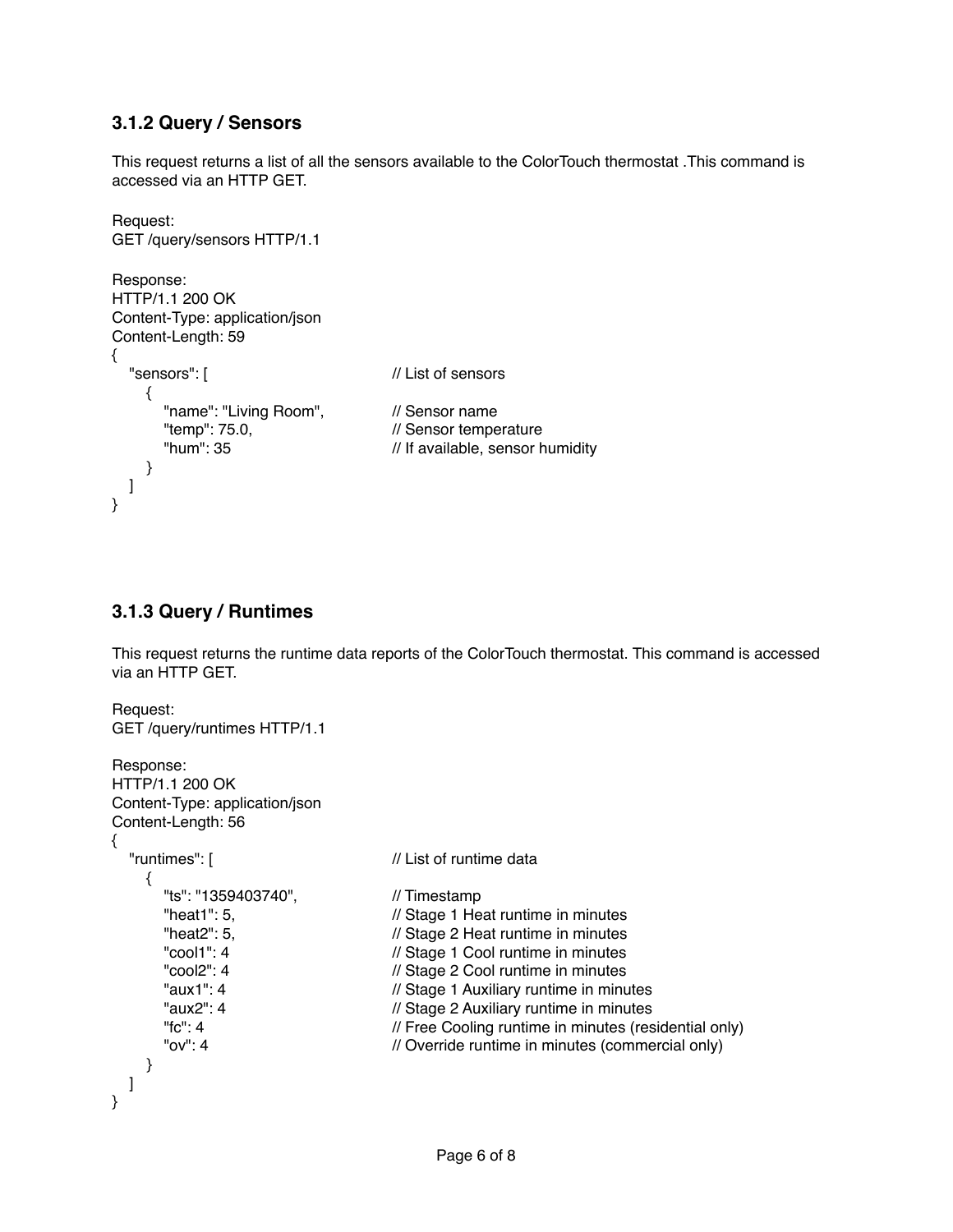#### **3.1.4 Query / Alerts**

This request returns a list of alert states for the ColorTouch thermostat. This command is accessed via an HTTP GET.

```
Request: 
GET /query/alerts HTTP/1.1
Response:
HTTP/1.1 200 OK
Content-Type: application/json
Content-Length: 53
{
  "alerts": [ \sqrt{2} // List of alerts
     {
       "name": "Service Filter", \frac{1}{2} // Alert name (Air Filter, UV Lamp, Service Filter)
       "active": false, \frac{1}{10} // If the alert is active
     }
   ]
}
```
#### **3.2 Control**

This request enables remote control of ColorTouch over the network. This command is submitted via an HTTP POST and is URL encoded instead of JSON.

```
Request:
POST /control HTTP/1.1
Content-Type: application/x-www-form-urlencoded
Content-Length: 45
mode=0& \blacksquare // Set thermostat mode
\mathcal{U} // 0: off
                         // 1: heat
                         \frac{1}{2} 2: cool
                         11 3: auto
fan=0& // Set fan state
                         \frac{1}{2} 0: auto
                         \frac{1}{2} 1: on
heattemp=70& // Set heat to temperature
cooltemp=75& // Set cool to temperature
pin=1234 \frac{1}{2} // Passcode, if set on the thermostat
Response:
HTTP/1.1 200 OK
Content-Length: 17
```
#### **3.3 Settings**

{"success": true}

This request enables changing settings of ColorTouch over the network. This command is submitted via an HTTP POST and is URL encoded instead of JSON.